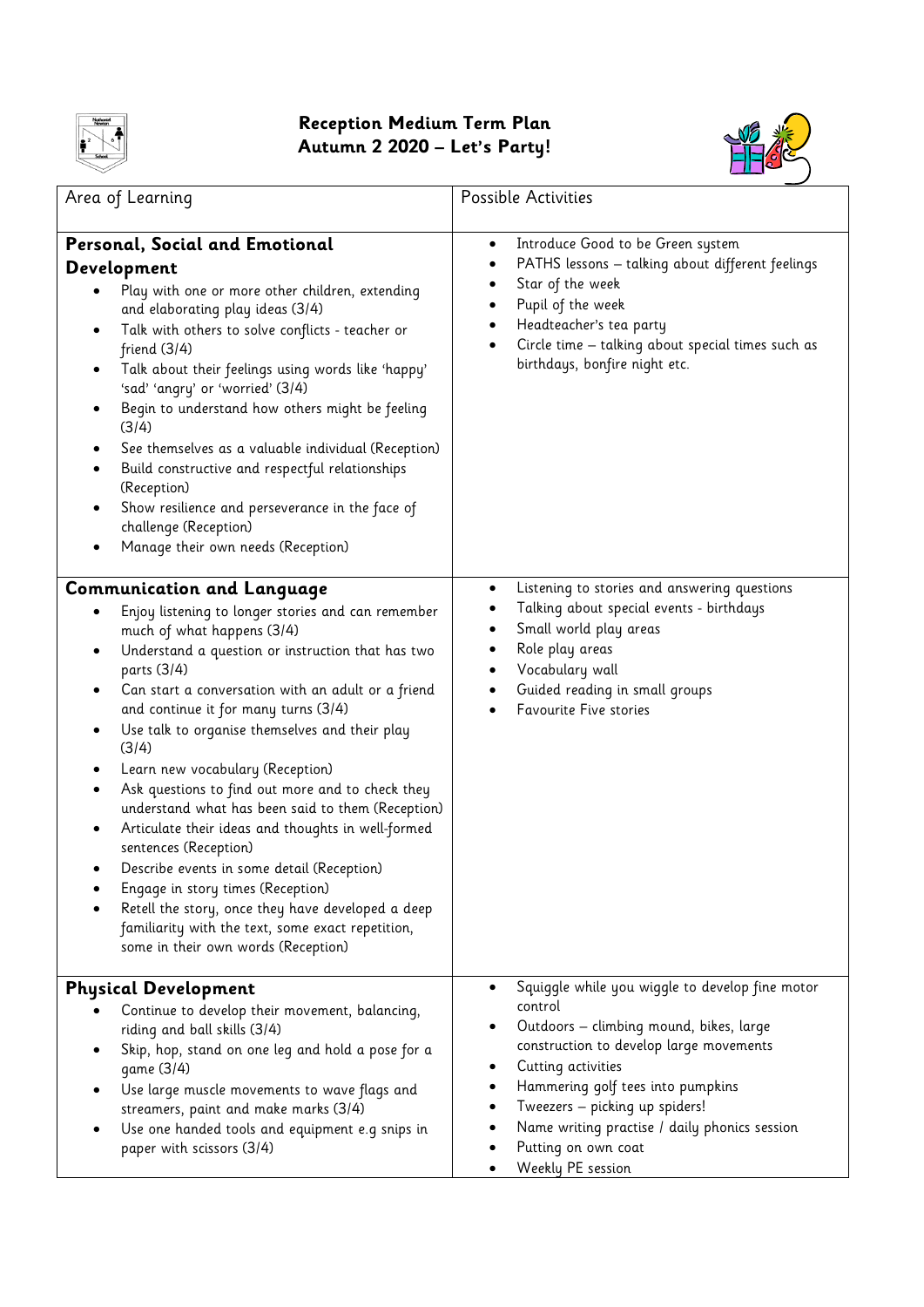| Use a comfortable grip with good control when<br>$\bullet$<br>holding pens and pencils (3/4)<br>Be increasingly independent as they dress and<br>undress - putting on coats and doing up zips (3/4)<br>Make healthy choices about food, drink, activity<br>and tooth brushing (3/4)<br>Revise and refine movements - rolling, crawling,<br>walking, jumping, climbing (Reception)<br>Develop their small motor skills so that they can<br>use a range of tools competently, safely and<br>confidently (Reception)<br>Develop the foundations of a handwriting style<br>(Reception)<br>Know and talk about factors that support overall<br>health and well-being (Reception)                                                                                                                                          | Talking about ways to keep healthy<br>$\bullet$                                                                                                                                                                                                                                                                                                                                                                    |
|----------------------------------------------------------------------------------------------------------------------------------------------------------------------------------------------------------------------------------------------------------------------------------------------------------------------------------------------------------------------------------------------------------------------------------------------------------------------------------------------------------------------------------------------------------------------------------------------------------------------------------------------------------------------------------------------------------------------------------------------------------------------------------------------------------------------|--------------------------------------------------------------------------------------------------------------------------------------------------------------------------------------------------------------------------------------------------------------------------------------------------------------------------------------------------------------------------------------------------------------------|
| Literacy<br>Use some of their print and letter knowledge in<br>their early writing e.g writes m for mummy (3/4)<br>Writes some or all of their name (3/4)<br>Writes some letters accurately (3/4)<br>Read individual letters by saying the sounds for<br>them (Reception)<br>Blend sounds into words, so that they can read<br>short words made up of known letter sounds<br>(Reception)<br>Read a few common exception words, matched to<br>the schools phonic programme (Reception)<br>Spell words by identifying the sounds and then<br>writing the sound with letter/s (Reception)                                                                                                                                                                                                                               | Sharing stories, 1:1 and in small groups<br>٠<br>Daily phonics (RWI)<br>Regular name writing practise<br>Writing lists - birthday party<br>Writing for a purpose - invitations, cards<br>Red word of the week<br>Pinny Time                                                                                                                                                                                        |
| <b>Mathematics</b><br>Recite numbers past 5 (3/4)<br>Show 'finger numbers' up to 7 (3/4)<br>Experiment with their own symbols and marks as<br>well as numerals (3/4)<br>Talk about and explore 2D and 3D shapes (3/4)<br>Make a comparison between objects relating to<br>size, length, weight and capacity (3/4)<br>Select shapes appropriately when building (3/4)<br>Combine shapes to make new ones (3/4)<br>Talk about and identifies the patterns around them<br>(3/4)<br>Extend and create ABAB patterns - stick, leaf,<br>stick, leaf (3/4)<br>Notice and correct an error in a repeating pattern<br>(3/4)<br>Count objects, actions and sounds (Reception)<br>Subitise (Reception)<br>Explore the composition of numbers to 7<br>(Reception)<br>Continue, copy and create repeating patterns<br>(Reception) | Counting forwards to at least 20<br>٠<br>Number flashcards - ordering, recognition<br>Numicon<br>Counting accurately, matching amount to numeral<br>Ordering objects by length<br>Making a repeating pattern<br>Weighing parcels<br>Sharing food at a birthday party<br>Ordering pictures from a story<br>Representing numbers to 7 in different ways<br>Number blocks episodes 4-7<br>Number of the week activity |